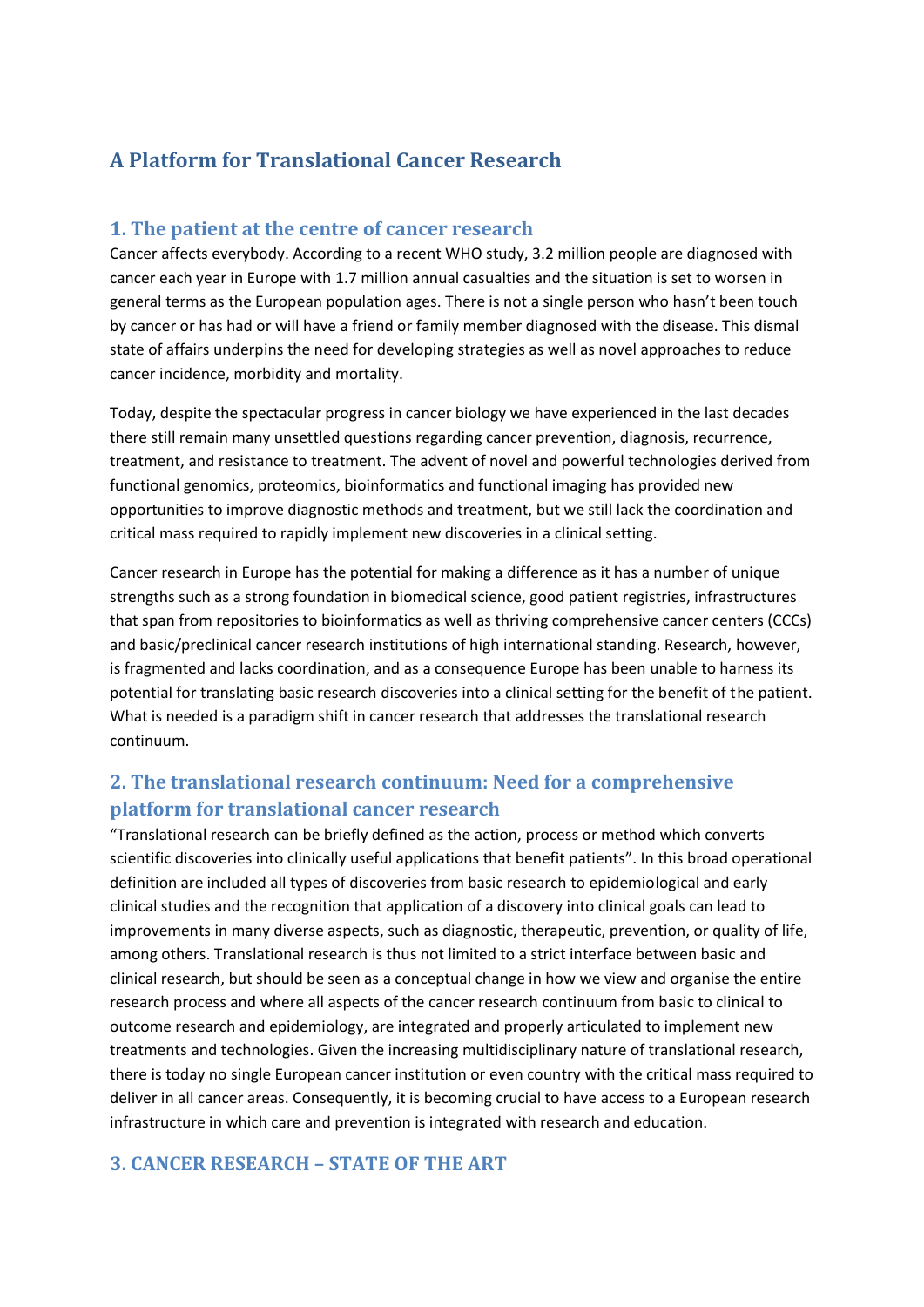The spectacular development of knowledge in basic biology and physics provides the preclinical and clinical research with expanding new information possible to use for diagnostics, treatments and prevention.

Prevention and early detection are necessary for reducing the overall cancer burden in a population. Combining research in this area with risk assessment and prevention will help to reduce the strain on the health care. Cancer biology research will sort out information of relevance for aetiology and precursor lesions as well as risk assessment based on molecular genetics for new preventive strategies. This type of research will not only be linked to epidemiology but also to health economy and behavioural sciences.

Knowledge from cancer biology research continuously makes tumour classification more detailed. The development of molecular pathology/cytology will completely change the tumour classification and increase the number of disease entities. Research on the metastatic phenotype will sort out which patients suffer from microscopic dissemination of disease and which patients have only a local tumour. Molecular pathology provides one important step towards personalized cancer medicine.

Development of new therapies, medical oncology as well as radiation therapy, includes identification of new targets for therapy and new agents or ways to deliver radiation therapy. This is a expanding research area which also reflects the activities of the pharmaceutical industries, investing more research money in oncology than all other main research areas together. An effective development requires integration of basic, preclinical (relevant animal models) and clinical cancer research with strong infrastructures not possible to establish in one single center.

Identification of new targets for therapy involves not only the tumour cells but the whole infrastructure of the tumour with the view of the tumour being more or less an organ. Components of the vasculature are already targets for anticancer therapy. Targets in the tumour cells may be hampered by the problem of heterogeneity in the cell population. Therefore research on tumour stem cells or progenitor cells should be another prioritized research area.

A key to develop personalized cancer medicine is methodologies to predict response to therapy. By biomics advanced studies of DNA alterations and expressions of RNAs and proteins are possible on human tumour and normal tissues. This opens up new possibilities to identify and validate biomarkers for tumour response and normal tissue reactions related to treatments. The high complexity in this research area makes bioinformatics and the development of systems biology necessary. Apart from technical platforms biobanks and patient data registries are necessary structures.

The clinical trials successively change in character due to two principal phenomena: the need to include biological questions in the trial design and the more complex multidisciplinarity needed for the patient care. The biological driven clinical trials should be designed to identify characteristics in tumours or normal tissue linked to positive or negative effects of the treatment. Multidisciplinarity aims at optimizing treatment of the patients. The clinical research will in future to a larger extent study interaction of innovative methods in different diagnostic and treatment modalities making the clinical trials still more complex.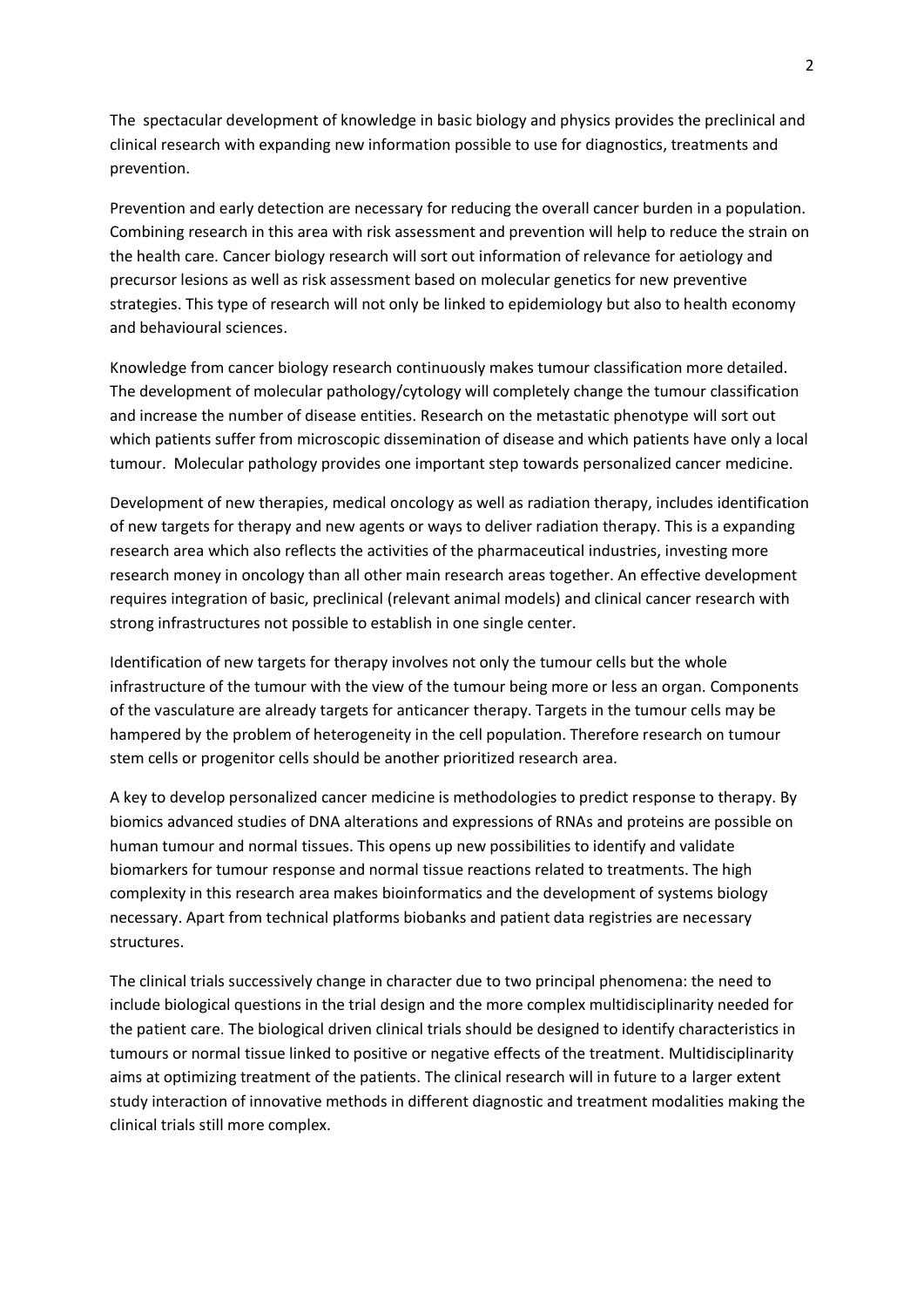The goal for translational cancer research is to innovate care and prevention. For estimation of innovative effects of new diagnostics and treatments structures for observational studies of detailed, population based patients registries are required. Such structures are unique for some countries in Europe and should be used for development of the observational study technique to continuously follow the effects of new innovative technologies introduced in the cancer care.

Patient stratification, diagnostics, treatment and follow/up treatment is set to change dramatically within the next ten years, as medicine will increasingly move towards personalized treatment. Our knowledge of the complexity of cancer will expand exponentially during the same time-period and as a result we will need new ways (1) to handle the complexity of information available and (2) to organise the way in which we carry out research. This will include developing criteria for classification of patients so that each will receive the best available treatment based on current state-of-the-art research. Today, for example, we know that breast cancer may consists of as many as ten different types of cancer, each responding differently to treatment, and we have yet to find out if the same is true for other cancer forms.

Standard operating procedures will need to be harmonized among clinical research centres, and infrastructures such as patient registries, biobanks, structural biology, bioinformatics, as well as others should also be brought into line. Tomorrows cancer research must be coordinated between clinical research to integrate all the diagnostic and treatment discipline used in a concerted action to solve important patient problems

## **4. Challenges and limitations of European translational research**

Oncology is a unique discipline that is increasingly depending on multidisciplinarity. The concept was progressively defined during the 20th century and developed around clinical considerations in order to have surgeons, radiologists, pathologists, radiation- and medical oncologists working together in concord.

Oncologists, internal medicinists and organ specialists have argued for sometimes as to with whom should treatment reside. Moreover, cancer centres have quarrelled with university hospitals as to who is best suited to treat patients. As if these clinical problems were not enough, there is an even a bigger gap between basic and clinical cancer researches, making it next to impossible today, with the exception of a few dedicated comprehensive cancer centres, to systematically translate discoveries into inventions in therapy and diagnosis and to implement the results in routine care. The intrinsic complexity and heterogeneity of oncology, which encompasses many different diseases, research areas and specialties, has been made more difficult by the competition for patient support between the stakeholders.

## **5. The Comprehensive Cancer Centre**

A Comprehensive Cancer Center (CCC) is a facility in which care and prevention are integrated with research and education. The National Cancer Institute in USA sets very high standards of excellence for US CCCs. Criteria for European CCCs are currently being identified by the Organisation of European Cancer Institutes (OECI) as part of the accreditation/labelisation program. The concept of a CCC arose as a consequence of the increasing complexity of cancer activities and increasing need for innovation. The translational cancer research continuum, in which the patients are always in focus, stands at the heart of a CCC where all components of the research process, from basic to clinical to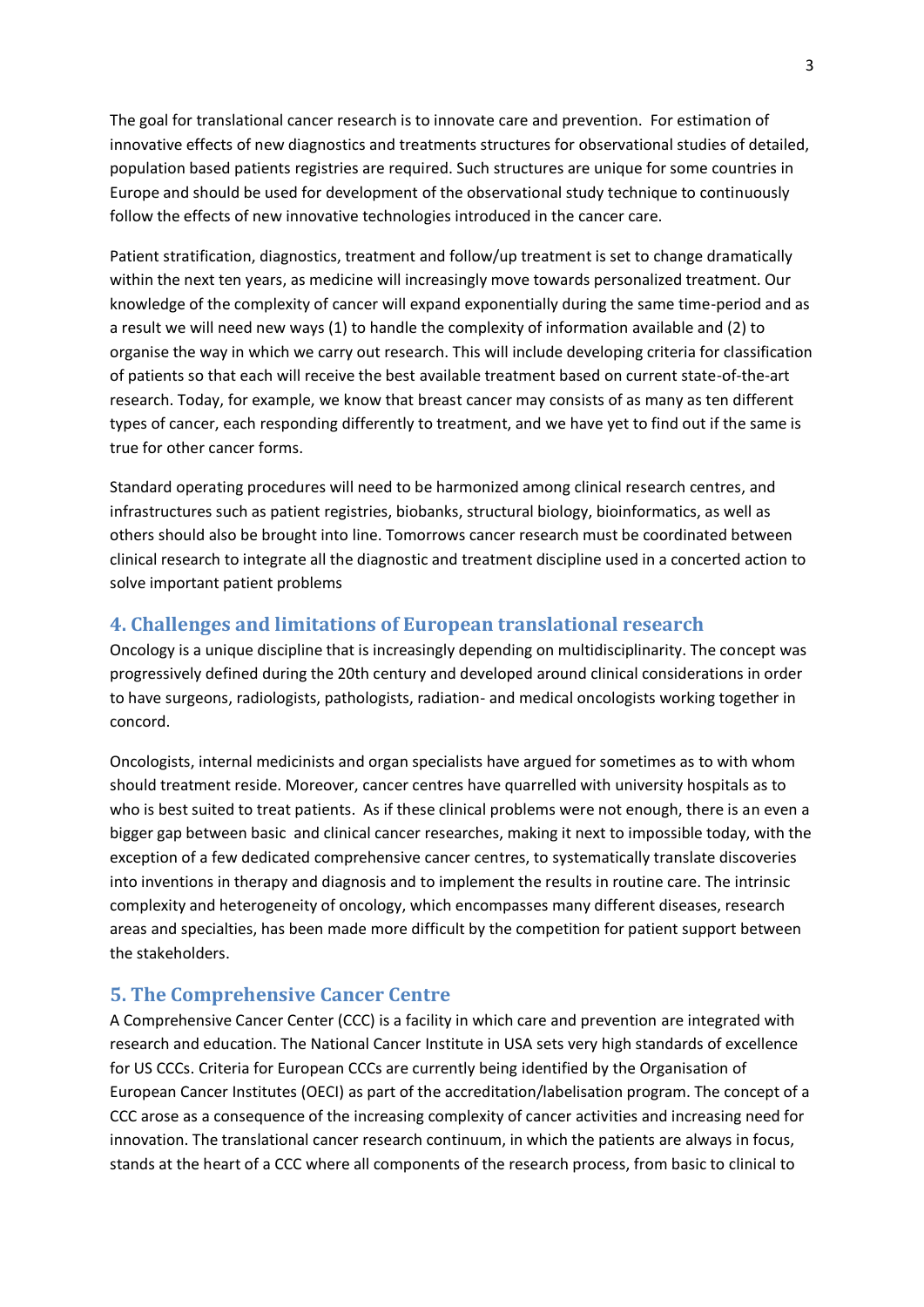outcome research and epidemiology, are fully integrated with each other. This structure should ensure that research and implementation of new technologies are adapted to patient care and evaluated in response to research results. Innovation requires a health care of high quality with the latest knowledge implemented in the routine care.

## **6. The need for critical mass in translational research: Added value of forging a platform of European Cancer Centres**

Although we have remarkable resources in Europe no single cancer institution or even country has the critical mass to deliver in all cancer areas. Tin order to conduct truly innovative science we need proficient sustainable mass in both cutting-edge knowledge and technological platforms. Multidisciplinary science requires multinational collaborations. An example of this is the BIRTH project, which is a truly inter-centre collaboration in translational breast cancer research. This project was unfortunately not eligible for EU funding, since the Commission lacked an appropriate instrument. Today, the complexity in care and research is rapidly increasing and new and expensive infrastructures are being required for modern discovery-driven translational cancer research. Bringing together CCCs and basic/preclinical cancer centres in an integrated network to collaborate and share resources is the only realistic solution to solve the problem of suboptimal critical mass in translational research.

It is the clear wish and intent of the CCCs/ basic and preclinical cancer research centres of Europe to work more closely together in a platform for translational cancer research to optimize the translational cancer research process and increase the global competitiveness

This fact that has been recently been made clear by the "Stockholm Declaration" (Molecular Oncology), which has been signed by major basic and comprehensive cancer centres form all over Europe. Such an interlinked and articulated platform of cancer centres is expected to provide the following benefits:

It will have the necessary resources and know-how throughout the entire research continuum, e.g. basic/laboratory research, early and late translational research , clinical research, epidemiology, as well as implementation both in care and outcome (population based) research. The platform will provide an essential infrastructure to facilitate rapid advances in knowledge, communication, as well as effective translation of discoveries and programs into practice. Moreover, it will host pilot or developmental research projects and processes, it will standardise treatments and protocols, and will stimulate career development. The latter is fundamental to attract and retain the best scientists in Europe.

It will provide the stability needed to carry out multidisciplinary projects that require flexibility and long-term commitment. The top down structure of the platform will facilitate rapid trans-centre (transnational) communication and sharing of innovation.

It will stimulate the setting-up of joint databases that conform to harmonized clinical informatics infrastructure; support the development and expansion of population databases and other resources such as data safety and monitoring of human subjects. Sharing protocols, and maximize collaborative research opportunities will avoid duplication and fragmentation of resources. The participants will work together to develop a methodology to implement and evaluate innovations by observational studies by means of quality assured, detailed, population based patient registers.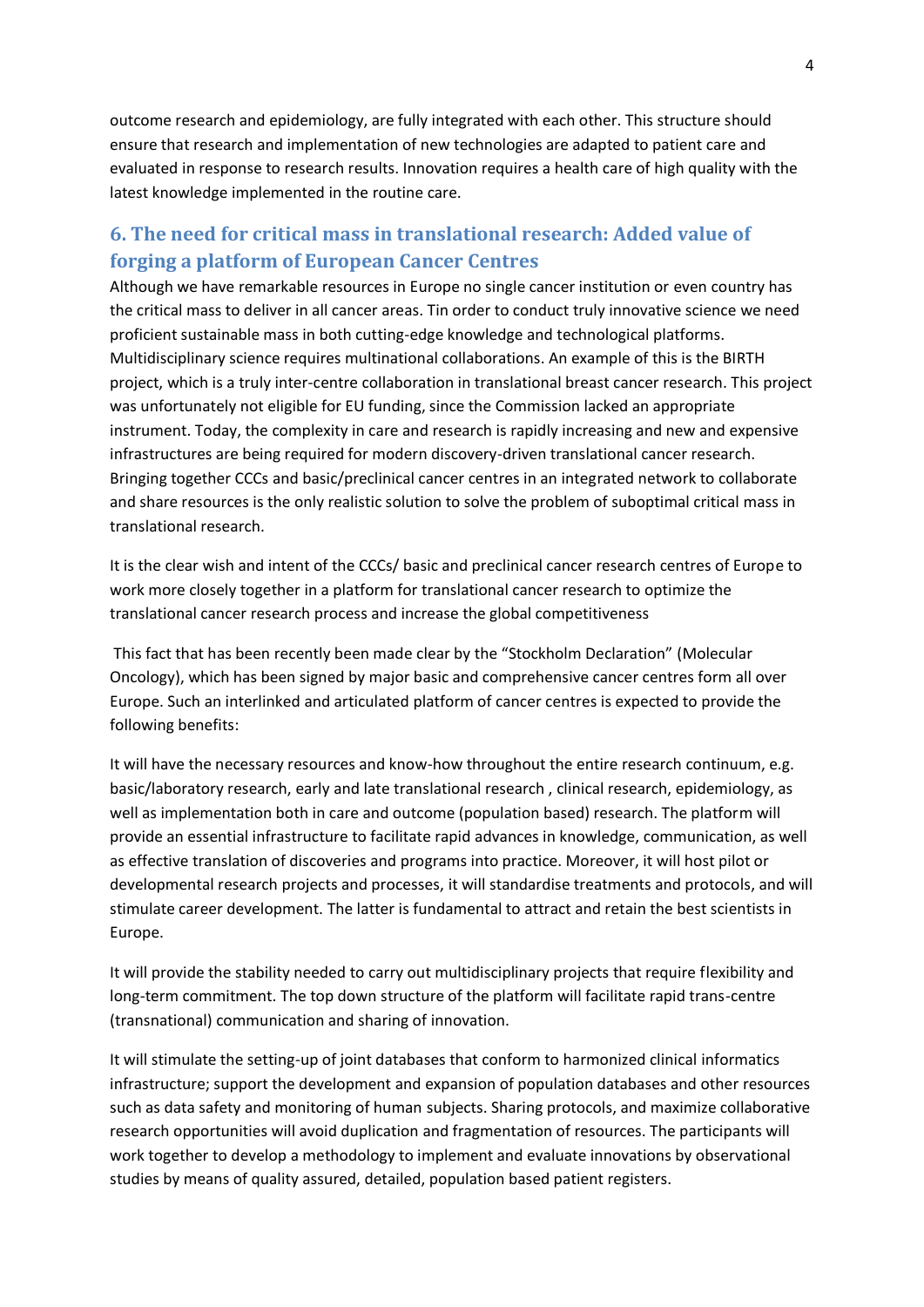The large number of potential patients available in the entire platform will make possible to implement laboratory and clinical research and early detection technologies into clinical routine care as well as to evaluate the effect of new treatments. The platform may also provide patient access to trials and tumour samples for studies and clinical trials involving rare diseases given the large uptake area (20 x 2-4 million people).

By pooling resources it will be possible to perform validation studies (evidence-based medicine) in research areas which are uncoordinated or too expensive for stand-alone research (molecular pathology or imaging). A platform will have the capacity to host major biomedical research programs in tumour markers as well as to cross reference with population databases (i.e. linking patient subgroups to genetic profiling). It will also harmonize tools, reagents, technologies, protocols, and treatments.

It will be the main cancer research actor for communication with the Commission, with governments of the Member States and other stakeholders. It will provide with a natural partner for the pharmaceutical and biotechnology industry. The Innovative Medicine Imitative (IMI), which is a join effort by the pharmaceutical industry and the Commission, clearly states that it looks to the scientific community to provide panels of experts in various cancer/related fields. A platform can identify and provide these experts and can orchestrate discussions with multiple national ethical review boards for transnational research projects as required by industry. To foster a long term culture of collaboration between industry and academia.

The platform may be a target for other funders, who wish to increase competition for cancer research money and decrease the fragmentation in funding

Since each centre within the platform will have a local/regional role it will be possible to take advantage of these existing networks to disseminate new therapies as well as knowledge and technology.

It will speed-up the dissemination of knowledge and information to less developed areas in Europe. It will also stimulate global cancer research collaboration.

It will provide the opportunity of establishing the first pan-European masters program in translational medicine.

It will identify and promote excellence in any given research area or discipline by engaging the best scientists all over Europe.

It will represent a flagship for cancer research in Europe and a pillar of ERA and is expected to have a substantial impact on global collaboration.

## **7. Measuring innovation: are we on the right path?**

Innovation is created in a multidisciplinary culture with enough sustainable critical mass in personal and technological resources through the translational pathway. But crating innovation is not enough; one must also validate the outcome of such research with regards to patient benefit. To create requisites for measuring innovation one need strong population based patient registers. By following patients advanced studies can be performed in outcome research to validate new treatments in care.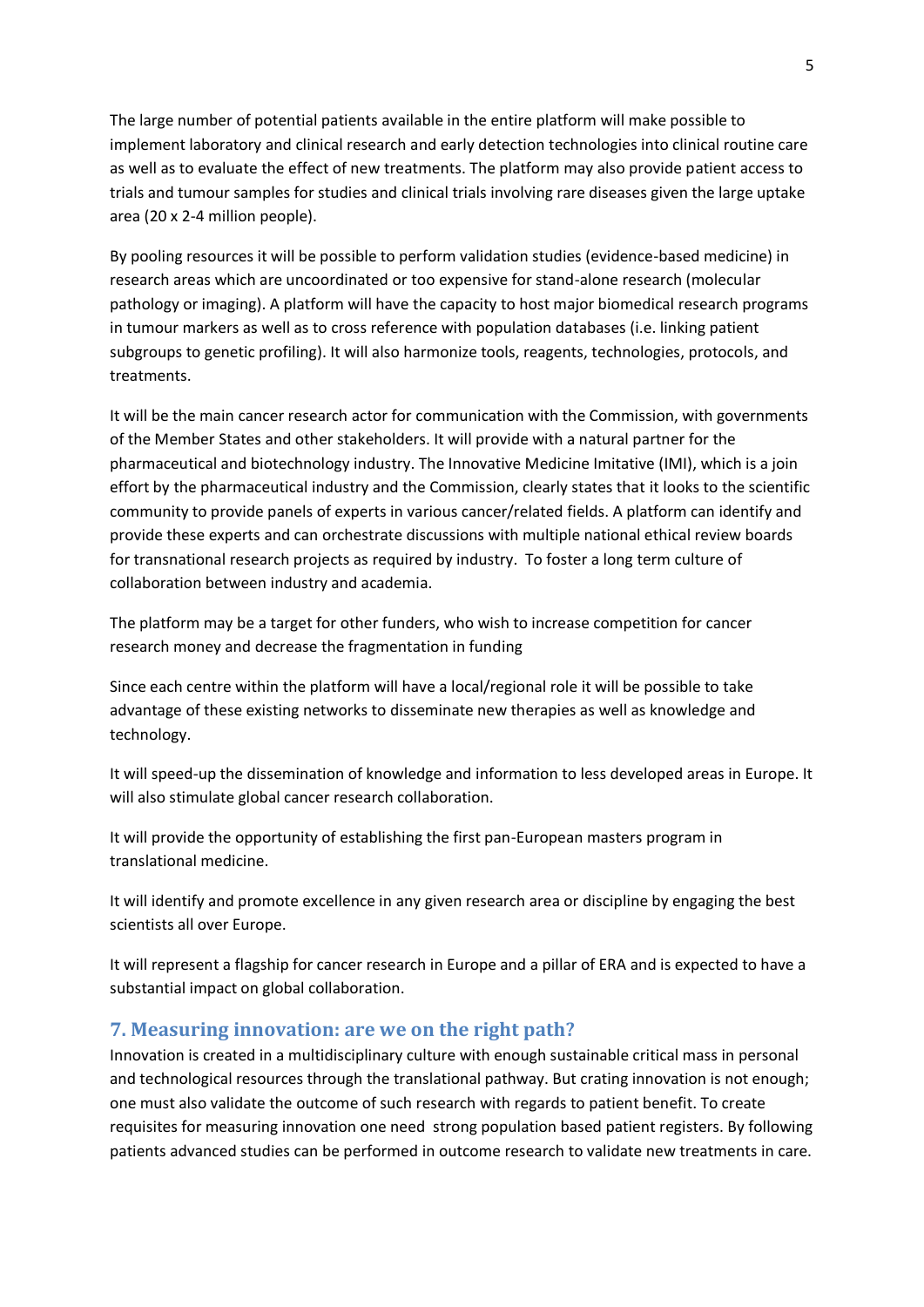## **8. Sharing innovation: international training and mobility in translational cancer science**

Many countries do not have sufficient resources to train cancer researchers and support a high level of preclinical and clinical research. The situation will steadily change for the better in the coming decades for many countries as a result of accelerated economic growth as we current witness in Asia, South America and newly accessed EU states. More privileged western European Countries will have the opportunity to assist in training talent to meet future needs of these countries and, at the same time, to profit from this talent that cannot be sufficiently supported by their own countries. A Platform for translational cancer research will provide the structure needed for recruiting researchers. This would have a number of advantages.

Instalment of a high quality training program in translational cancer research for foreign PhD students, post-docs and MM/PhDs would mitigate the shortage of qualified cancer research that we are currently experiencing. The program should offer training in all aspects of the translational research continuum. IF combined with a matching fellowship program, this would allow candidates to be trained in translational cancer research in more than one of recognized centres. Obviously such a training program would be beneficial for trainees from within the EU.

A well defined translational cancer research platform will have a greater visibility allowing recruitment of high quality students, post-docs and clinicians interested in translational cancer research. A joint evaluation of candidates will improve the selection process and permit recruiting from first rate institutions in other countries with whom we can make arrangements to facilitate return of the investigators after they have gained expertise in research within the European platform. Such mobility of investigators will enhance interaction between other programs supported by the platform. Mobility should not be limited to training of young investigators. Senior research can contribute immensely to integrate and upgrade research on a more advanced level by spending time in another cancer centre. Training given to individual investigators is easy to mange and very effective. This holds true for many of the current European fellowship programs such as Marie Curie and the EMBO. Therefore, such a system can be easily implemented.

## **9. Structures needed for translational research**

Europe has a number of strong cancer centers with resources for basic cellular and molecular cancer biology. Structures which existing centers are willing to share include, but are not limited to:

Technology platforms for genomics, proteomics, metabolomics, imaging and functional genomics

Screening facilities for new anticancer agents

Animal facilities/animal model

**Bioinformatics** 

Clinical trial structures for early clinical trials and trials including biological questions

Structures for pharmacology

Biobanks for tumour, normal tissues and biofluids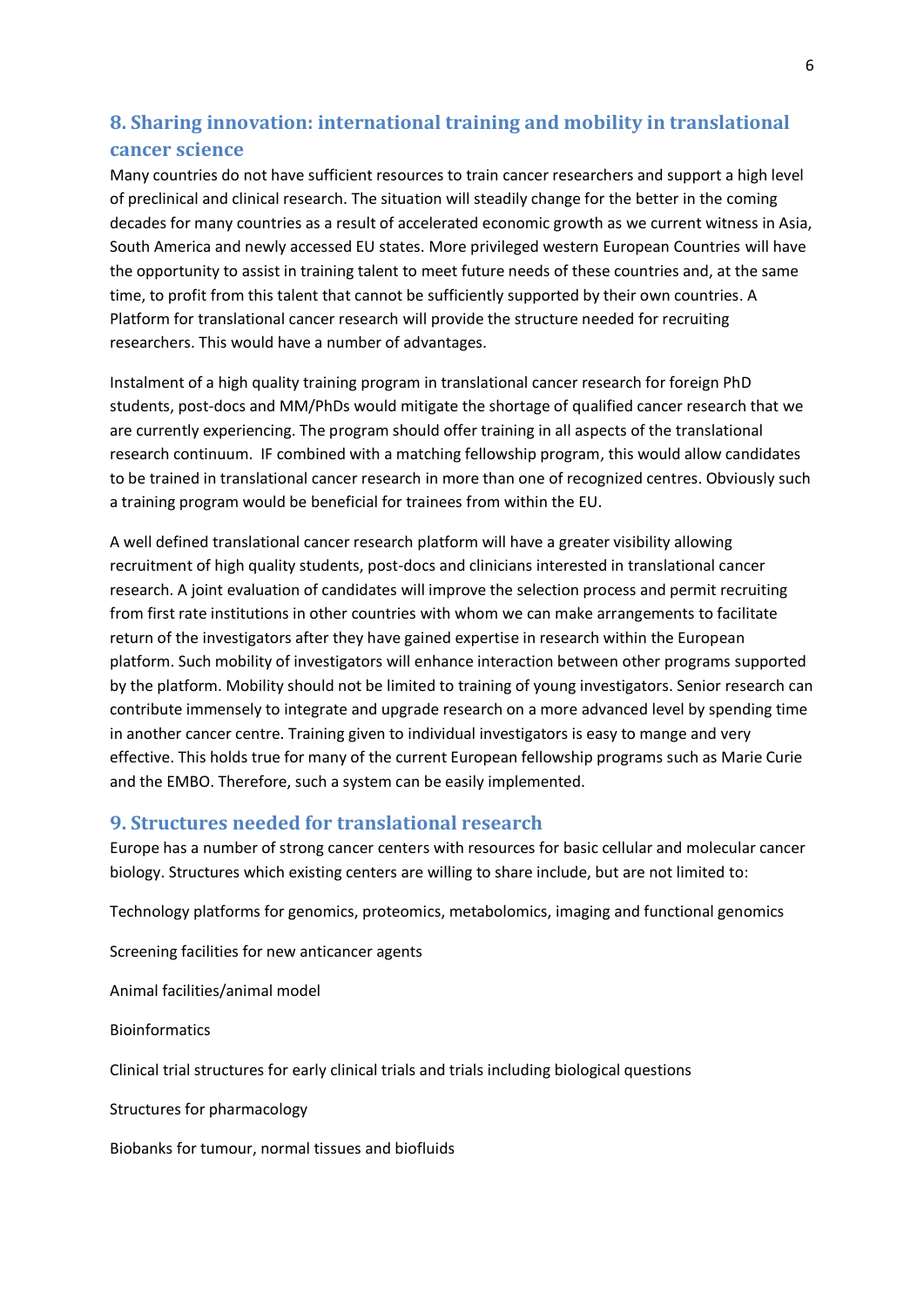Quality assured patient registries, some population based and useful for evaluation of innovations

Structures for validation of biomarkers – registries of treated patients and biological materials, molecular epidemiology

Structures for biostatistics and epidemiology

Structures for quality of life assessment

Information exchange platform. The cancer research community has already applied for a science in society grant, under the leadership of the Oncology Institute in Milan to set up a sophisticated third generation web portal.

Clinical structures adjusted to research, implementation and evaluation of new diagnostic and treatment methods

## **10. Implementing a world-class platform of cancer centres**

There are many challenging issues associated with designing and implementing world-class infrastructures and among these membership, management, access mechanisms, funding, and legal issues are crucial as these facilities must be cost-effective and have optimal stability so as to facilitate the development of major advances in knowledge and deliver their benefits to society.

#### **a) Membership**

Membership should be limited to a small (15-20) number of excellent Comprehensive Cancer Centres (CCC) and Basic/Preclinical Cancer Centres. Criteria for selection must be clearly defined by a Governing Board body. Individual centres are not expected to do all, but must be synergistic both in term of resources and expertise available.

#### **b) Management**

The world-class infrastructure should be managed professionally throughout it life-cycle (preparation, construction, and operation). The facility, which will be distributed or virtual, is expected to be constantly evolving giving the multidisciplinary nature of research and will require a great deal of coordination in order to optimize the input of all the stakeholders and stimulate international collaboration and participation

The platform will be managed by a Director General assisted by an internal advisory board composed of representatives from the centres themselves. There should also be a Scientific Advisory Board (SAB) and a Council composed of representative from funding agencies, the Commission, patient organisations, the industry and legal bodies. The Director General should be appointed for a period of …years and should be eligible for re-election only once. The SAB should advise the Director General in matters related to scientific priorities and appointments and should assess the impact of the services and set future directions.

Members of the facility should be evaluated every 3 years, but the platform should work with a 5 year indicative scheme.

#### **c) Access**

There should be a group that determines priorities concerning access to the facilities. This issue needs to be carefully addressed as the resources are limited. The European Molecular Biology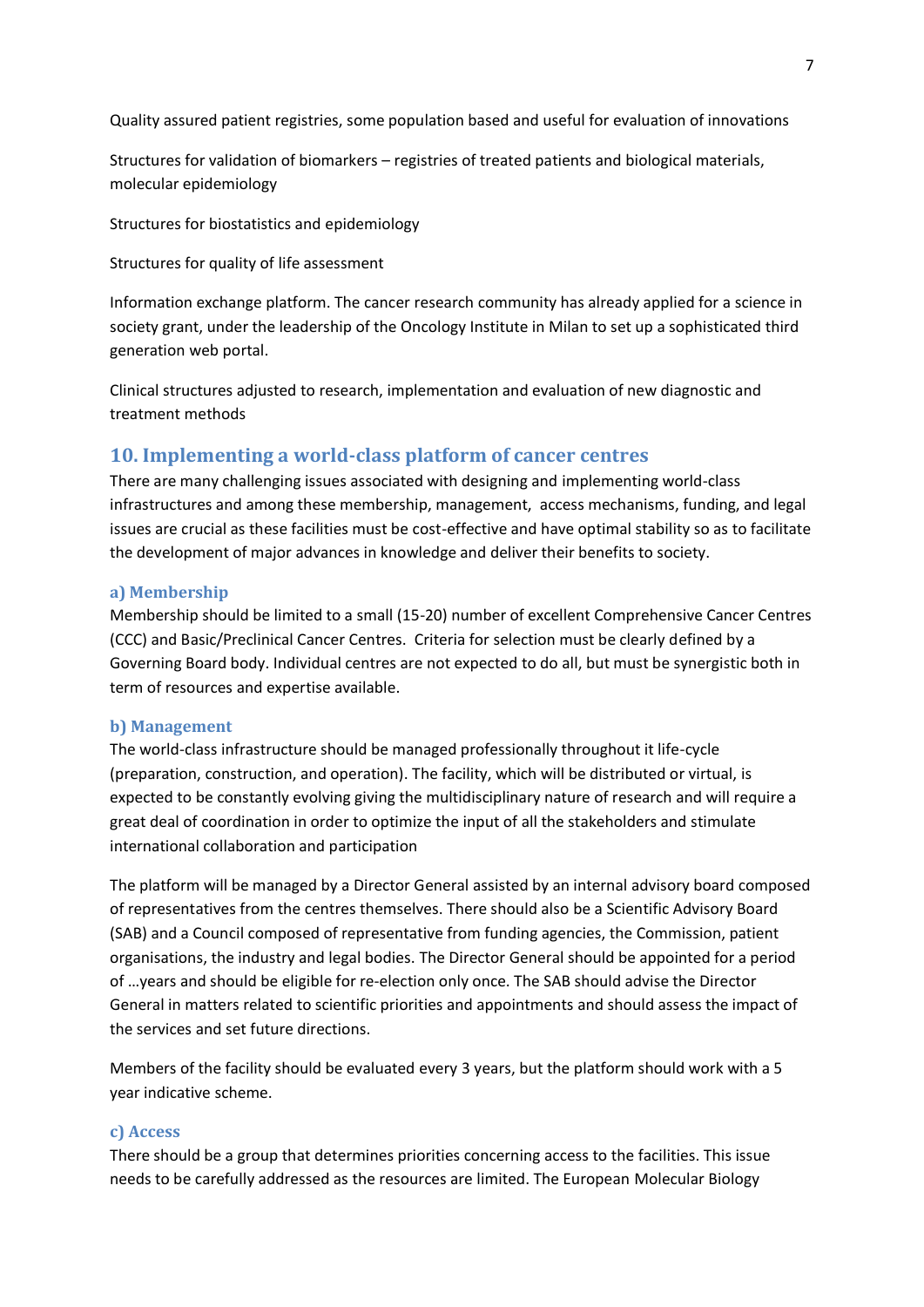Laboratory (EMBL) has a good and long standing track-record in dealing with access to infrastructures and the platform should incorporate this knowledge.

Other questions that will need to be addressed include:

How to deal with remote/virtual accesses versus physical access

Who should cover the cost of access?

Should we distinguish between different types of access (access to equipment, data, and training, as well as non-protected and protected research program results)?

How to deal with pre-commercial access, access from third country researchers / organizations

Publishing results (through publishing bodies) or open access to data?

Ownership of data / results?

### **d) Funding**

One of the mayor barriers we foresee in establishing the World-Class infrastructure is the fact that there is no financial framework at the European Union (EU) level that may support the construction or optimal operation of this large facility at a pan-European level. We see the development of the platform in two steps. The first involves the creation of an ERA-NET, while the second will involve the creation of the world-class infrastructure using most likely a variable geometry approach to funding (Member States, the Commission, and perhaps the industry).

#### **e) Legal issues**

The platform must have a legal personality recognized by all member states of the European Union. A new EU directive may be required to deal with the legal questions that will arise.

## 13. Steps towards developing a world-class infrastructure: Role of the scientific community

Transforming the idea into reality will entail the following steps:

Preparation of a programme that includes structuring benchmarking and objective criteria for quality assessment, making a full inventory of research projects and existing technological platforms, as well as identifying key competences and pilot projects.

Engage the whole cancer community by establishing a Forum for discussion with all relevant stakeholders (science policy makers at the Member States level, the European Commission, the European Parliament, the industry, patient organizations, etc).

Mobilize the support of the pharmaceutical and biotechnology sector as well as patient advocacy groups.

Work towards the creation of an instrument to identify, prioritise and fund world-class infrastructures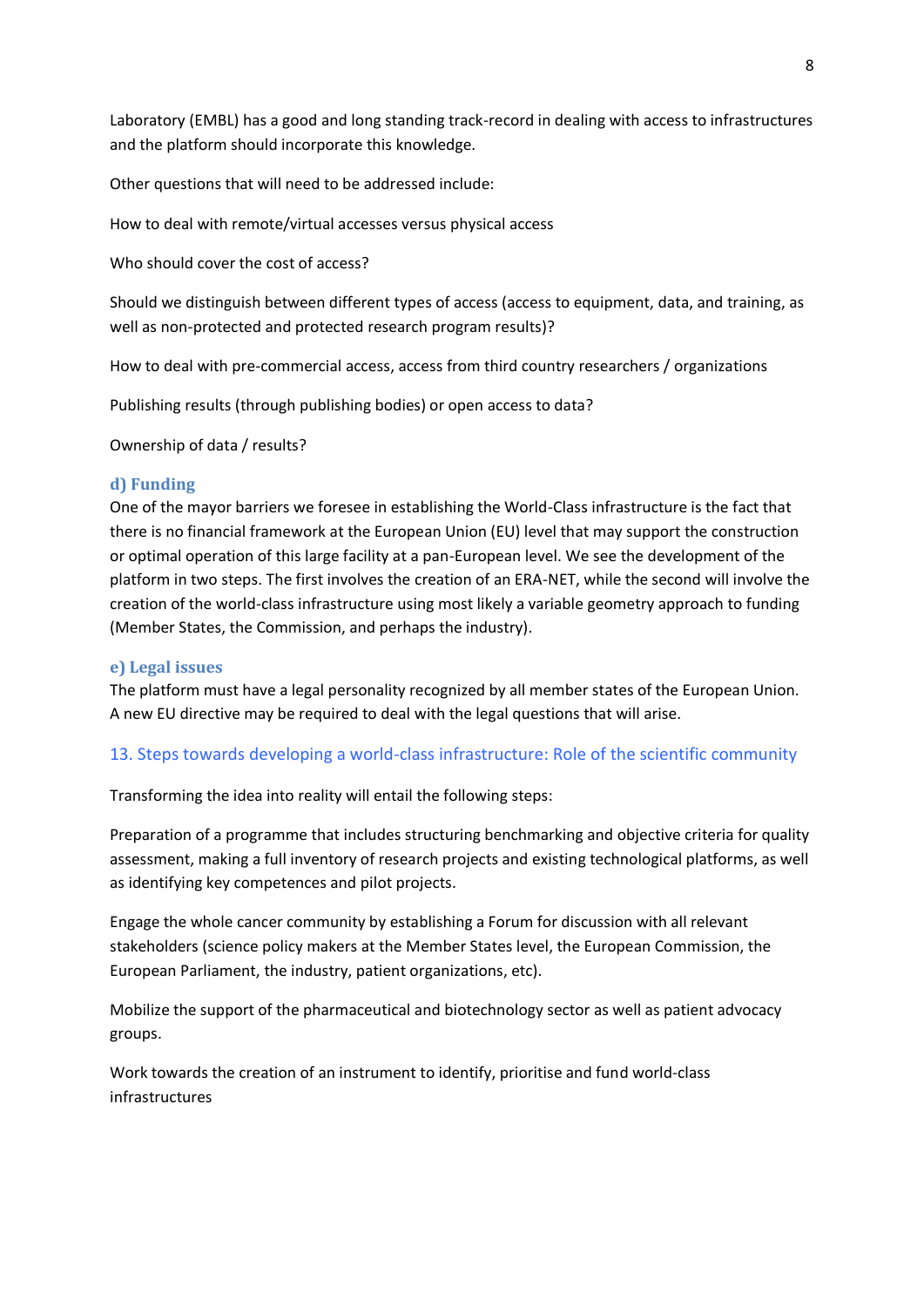### **12. Relationship with existing organisations**

Member Countries have grasped the far reaching value of research infrastructures (RI's) and through the European Strategy Forum on Research Infrastructures (ESFRI) they have taken the first step towards implementing some of these instruments. Building on the ESFRI list of priorities, the Commission has taken the initiative to support the preparatory phase for the construction of several facilities, and has recently taken a leading role by proposing in the ERA Green Paper the development of world-class RI's of pan-European interest that should be "integrated, networked, and accessible to research teams from across Europe and the world, notably thanks to new generation of electronic communication infrastructures". The current ESFRI roadmap is however only a snapshot of what is a continuously developing set of infrastructures throughout Europe, and as a result it is crucial to identify and prioritise world-class infrastructures. The platform will not replace existing research organisations or infrastructures; instead it will work with them to further develop their possibilities. The platform will establish contacts with EATRIS, European Bio-banking and Molecular Resources, INFRAFRONTIER, Infrastructures for Clinical Trials and Biotherapy Resources, Integrated Structural Biology Infrastructure and the European Bioinformatics Infrastructure, to investigate mutually beneficial programs.

The European Organisation for Research and Treatment of Cancer (EORTC) has already set-up an innovative program for excellence in clinical research, the Network of Cancer Institutes (NOCI), which would be a natural partner for organising clinical trails originating from the platform activities. Indeed, the six centres that currently are part of NOCI have clearly indicated that they would like to collaborate on more formalized bases.

The Organisation of European Cancer Institutes (OECI) has through its many members the possibility to disseminate research findings to all the cancer centres in Europe. It has also started an accreditation and labelisation process among cancer centres which could be used for selection and quality assurance of centres.

## **13. Recommendations**

The creation of a world-class platform for translational research among the best comprehensive and basic cancer research centres in Europe will have a major positive impact on the way cancer will be diagnosed, treated and monitored in the near future. To achieve these goals we propose the following recommendations:

#### Short-term

Create an ERA-NET, a CA, or equivalent funding mechanism, to implement the preparation phase of the infrastructure. Besides addressing management, access, and legal issues, the consortia should deal specifically with scientific pilot activities that will be undertaken by the platform

#### Long-term

Create a world-class infrastructure to ensure that the patient remains at the centre of cancer research. This will require the creation of a European instrument(s) to fund long-term sustainable infrastructures

Improve collaboration between the Member States, the Commission, and other stakeholders to promote and coordinate translational research activities.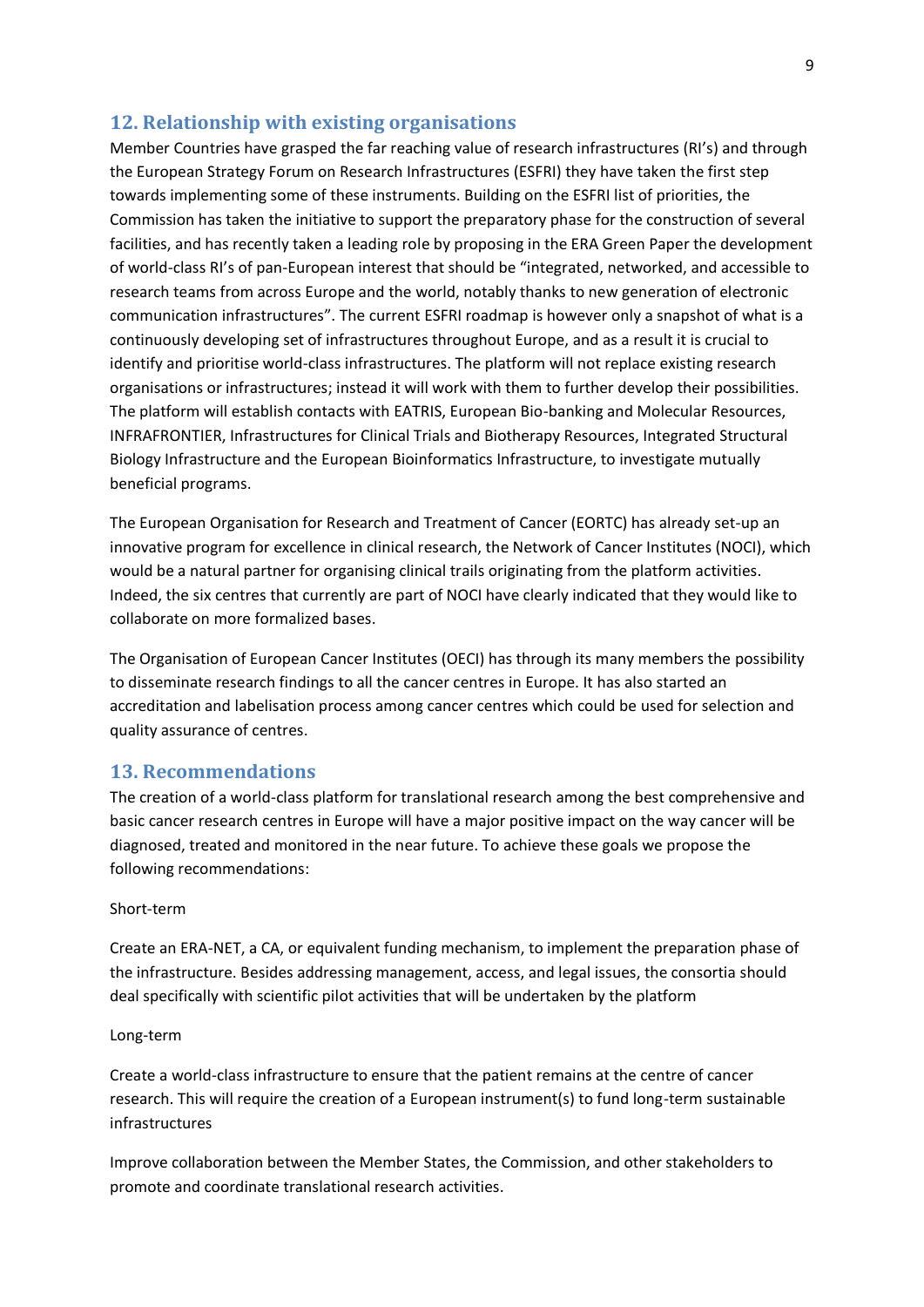# **14. List of Participants:**

| Member s of WP 10 of the Eurocan + Plus   | McVie, Gordon                          |
|-------------------------------------------|----------------------------------------|
| Amalric, François                         | Nowacki, Marek                         |
| Asante, Asiedua                           | Overgaard, Jens                        |
| Autier, Philippe                          | Ponder, Bruce                          |
| Barbacid, Mariano                         | Ringborg, Ulrik                        |
| Bartelink, Harry                          | Tursz, Thomas                          |
| Baselga, Jose                             | Veronesi, Umberto                      |
| Filippo Belardelli<br>Berns, Anton        | Wiestler, Otmar                        |
| Blaes, Pascale                            | <b>Members of the Stockholm group:</b> |
| Boissel, Jean Pierre                      | Autier, Philippe                       |
| Boyle, Peter                              | Barbacid, Mariano                      |
| Cerottini, Jean-Charles                   | Berns, Anton                           |
| de Valeriola, Dominique                   | Boulin, Christian                      |
| Doré, Jean-François                       | Boyle, Peter                           |
| Dunstan, Diana                            | Börresen, Anne-Lise                    |
|                                           | Caldas, Carlos                         |
| Eggermont, Alexander                      | Celis, Julio                           |
| Escher, Gérard                            | Costa, Aurora                          |
| Gissmann, Lutz                            | de Valeriola<br>, Dominque             |
| Granger, Caroline                         | Eggermont, Lex                         |
| Guillemette, Brigitte<br>Hackenitz, Erica |                                        |
|                                           | Harrsion, Chris                        |
| Kasler, Miklos                            | Harrsion, David                        |
| Kerr, David                               | Jones, Nic                             |
| Khayat, David                             | Kerr, David                            |
| Labrosse, Elsa                            | Lindencrona, Jan Alvar                 |
| Lindencrona, Jan Alvar                    | McVie, Gordon                          |